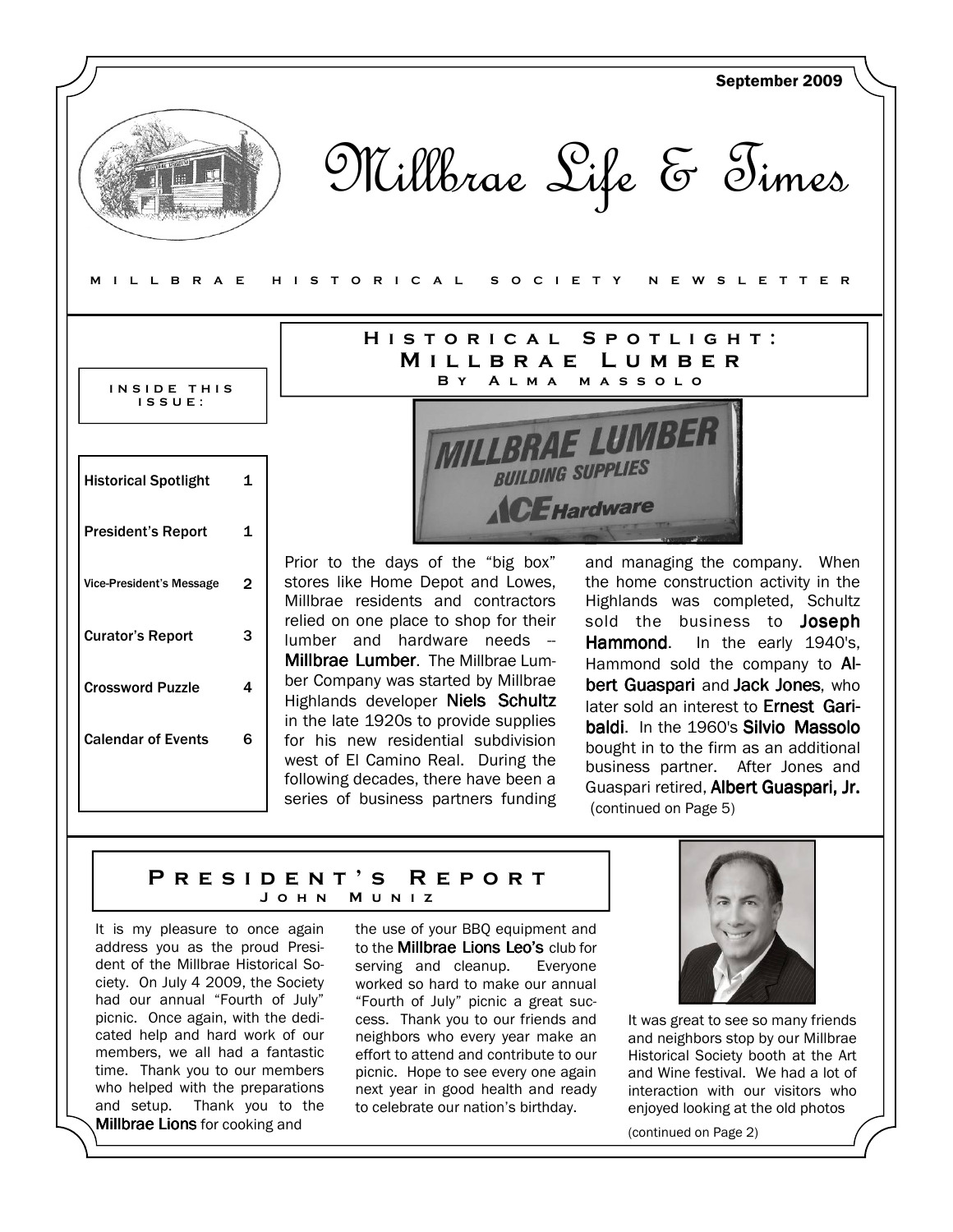MILLBRAE LIFE & TIMES

PAGE<sub>2</sub>

### VICE-PRESIDENT'S **MESSAGE** PAUL LARSON

#### Greetings Millbrae Historians!

As I write this blurb to you it is HOT and HUMID in Millbrae! The air is still and the skies are blanketed with clouds. Humidity usually makes me uncomfortable, and I would prefer a dry heat …but we are so lucky that we live in a place that normally does not require air-conditioning…and we can brag about this fact to the rest of the country. Ha ha!

MHS President John Muniz has assigned me the task of generating publicity for the Society. My goal is to "make it known" that the Millbrae Historical Society is the foremost source for details about Millbrae's rich and interesting past. We have access to a wealth of information at our Millbrae Museum, and our Curator/ Historian Alma Massolo has even more details stored inside her lovely head. In addition please know that you are welcome to visit the Millbrae Train Museum for historical tidbits on Millbrae's link to our railroad past. Another plan in the works is to designate various spots around town as historical locations. Currently there are several bronze plaques marking historical sites, including the original location of the 16 Mile House (El Camino Real at Center Street), but more are com-



ing. Guide maps are in the planning stages as well, so very soon you can look forward to putting on your walking shoes and enjoying a great tour of Millbrae's vibrant history.

Thanks for being a part of the history of Millbrae! - Paul Larson

#### PRESIDENT'S REPORT ( CONTINUED FROM PAGE 1)

of Millbrae and asking many questions about our past. Thank you so much to our wonderful set up & tear down crew - Joe Teresi & Vern **Bruce.** Thank you to our members who staffed our booth - Joe Teresi, Lois Way, Doris Golder, Anthony Raffanti, Mary Treseler, Alma Massolo, Jack and Ann Gardner, Madelyn Richardson, Tom and Faye Dawdy, and Paul Larson. Next year, I have big plans for our booth, so stay tuned.

Saturday, October 10, we are having our annual Millbrae Historical Society yard sale. Our yard sale chairperson, Dorothy Semke, has assembled a lot of interesting merchandise and clothing for sale, so please drop by and see what bargains we have in store for you. Our yard sale will be from 10:00 am to 4:00 pm, in the rear of the Museum. The Museum will be opened for touring, so bring you friends and neighbors along and shop our yard sale, pickup some bargains, then tour our beautiful Millbrae Historical Society museum.

Please mark your calendars for Wednesday, December 9, 2009 when we will celebrate our annual Millbrae Historical Society Christmas Party at the Millbrae Museum. There is nothing like an old-fashioned Christmas Party with lots of food, caroling, music and good friends to ring in the Holiday Season with the Millbrae Historical Society.

Congratulations to our very own Millbrae Historical Society members who have been honored as this year's "Millbrae Man and Woman of the Year" - Walter Haag and Patricia **Realini.** Thanks to both of you for your many years of dedicated service to our community. This year's "Millbrae Man and Woman of the Year" celebration will be held on Friday. October 9 at the Westin Hotel. I call on our membership to attend this year's event and support and congratulate our winning members.

I am excited that the Society's Board of Directors has approved a Millbrae History Walk project for this Spring. Chaired by **Joe Teresi**, the project will include the installation of commemorative plaques at several historical points of interest in Millbrae and publication of a map/brochure that will guide visitors on a walking tour of these historic sites.

Thank you all for your support and dedication and best wishes always!  $-$  John Muniz

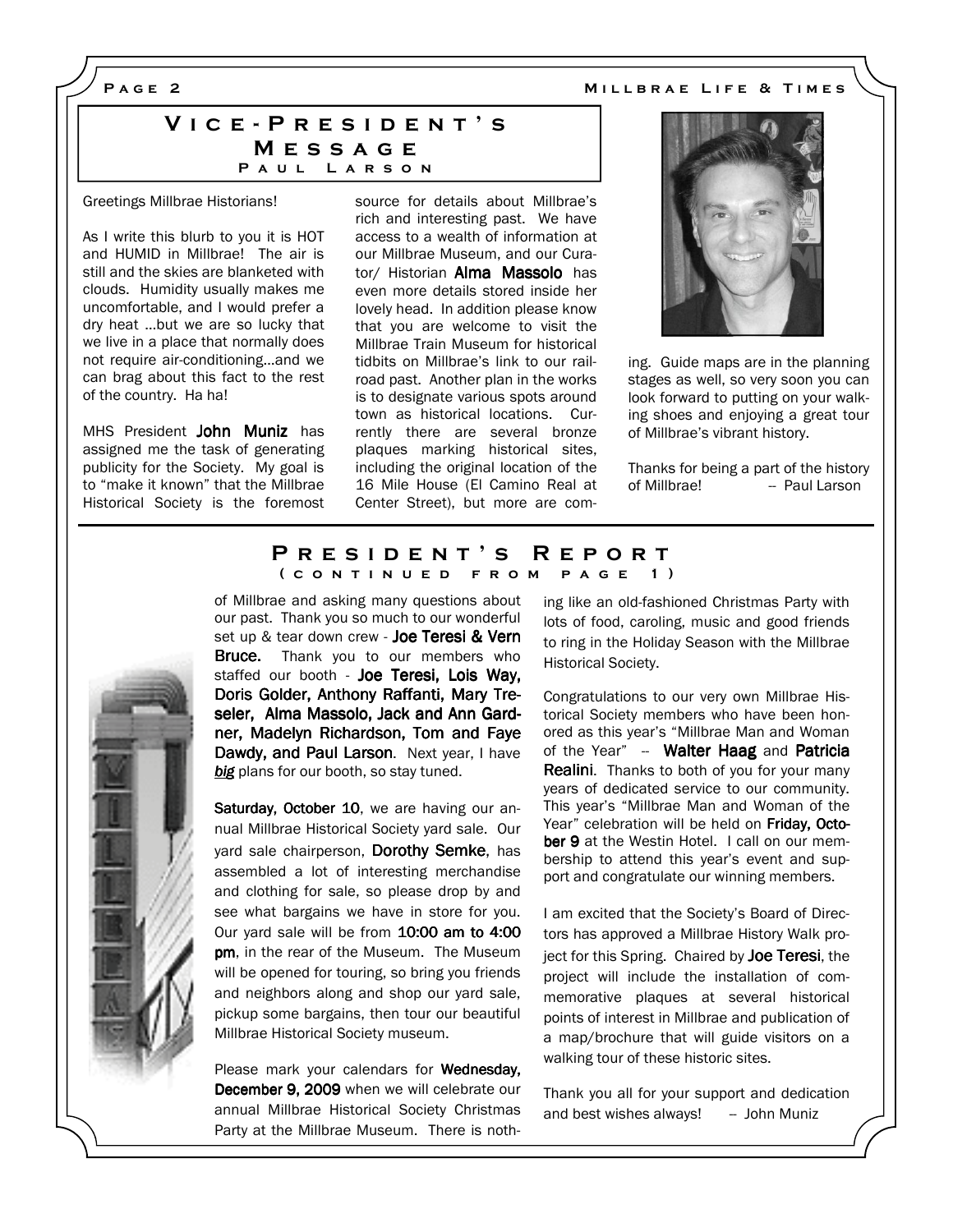## C U R A T O R ' S R E P O R T A L M A M A S S O L O



It has been a very slow summer according to our guest book. On August 29th, we were honored with foreign visitors -- three persons from Japan, a group from Hong Kong and a family from China. They all spoke English very well and were very impressed with our museum.

Other welcomed visitors were June Lyerla and her daughter from Visalia. June's family had lived in Millbrae for over 86 years. June was a very dedicated member of the Millbrae Historical Society since its beginning in the '70s. The bathroom in the Museum was refurbished in the Victorian style by June and her family in memory of her parents, Mr. and Mrs. Alfred "Bert" Larson. Mr Larson worked for the Millbrae Dairy, delivering milk by horse and buggy.

Many New Asian residents in Millbrae visit the Museum often, as they are very interested in learning the history and heritage of their new home. The Society is proud to be able to offer historical information.

We are truly grateful to Martee Thomas for her donation of 50 years of indexed history



of Millbrae happenings. The historic clippings provide a wonderful window into the way Millbrae was at that time......from 1938 to 1988.

Our participation in the Millbrae Art and Wine Festival was very successful. Revenue from the sales of the History of Millbrae books, photos of historical scenes by Tom Dawdy, the book A Sicilian in America by John Brucato, post cards, and Art and Wine Festival collectors glasses pro-



vides needed fund for the operation of the Millbrae Museum.

We extend a profound thank you to John Muniz for his management of the Historical Society's booth for both days of the Festival.

Now that most people have taken their vacations and the children are back in school, we will be back on track and visitors will be reappearing at the Museum each Saturday.

-- Alma Massolo



To receive e-mail reminders of Millbrae Historical Society meetings and events, please send your e-mail address to Joe Teresi at jtnia@comcast.net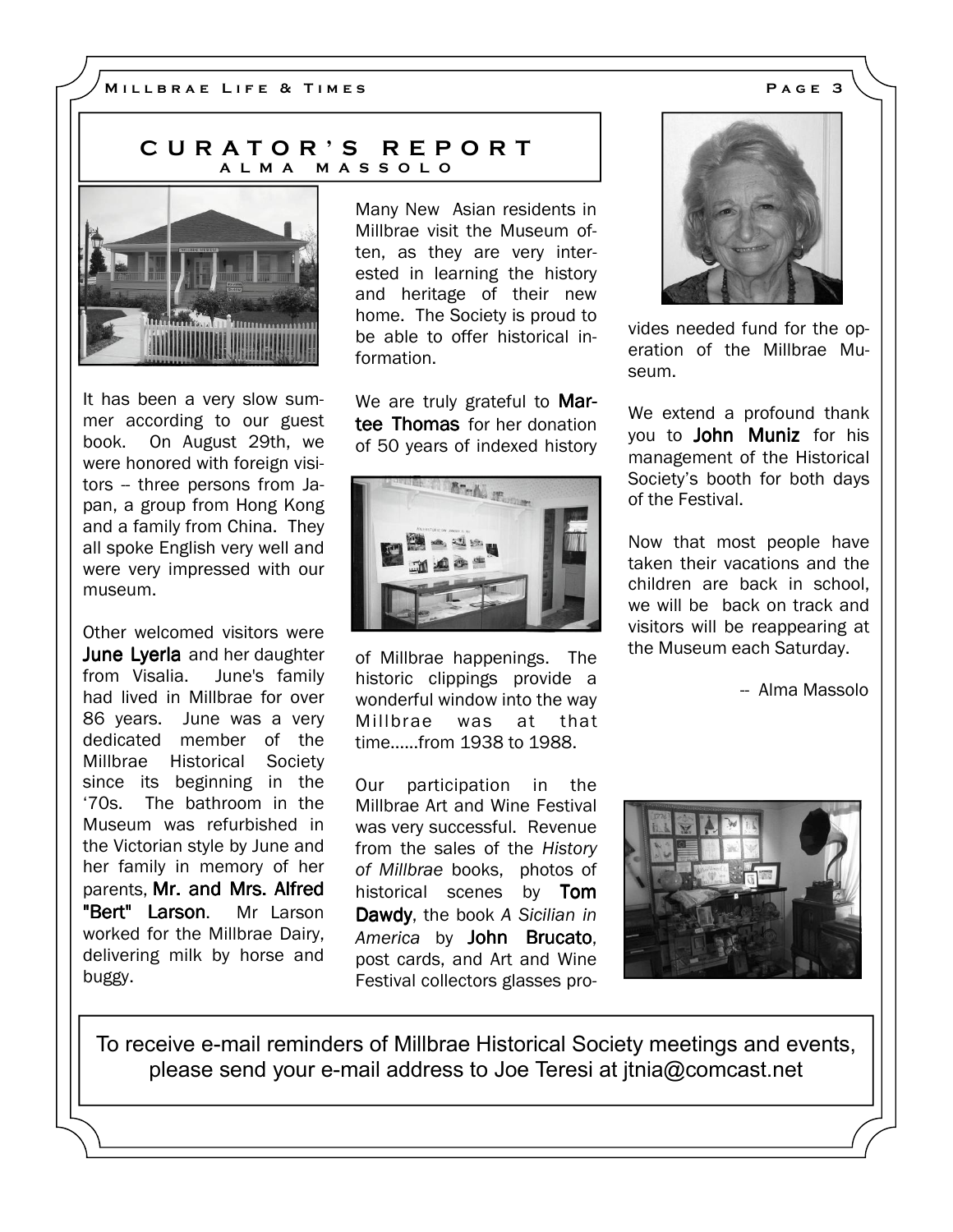

Across

- Sister City (2 words) 3
- $\overline{4}$
- Java joint<br>Saintly educator 6
- 7 Neighborhood Nissan negotiator
- Local keeper of historic knowledge 8
- 10
- Vikings play here (3 words)<br>For members only (2 words) 12
- 18 Weekly fresh food fest (2 words)
- 19 **Nearest ER**
- 20
- Pointing padre<br>Do you know the way to San Jose?<br>The King's Highway (3 words)<br>Early Millbrae Settler 22
- 24
- 27
- 
- 28 El Súper<br>29
- Mile House 31 **Millbrae** newcomer
- Top of the hill neighborhood 33
- 
- 34 Darius Ogden
- Down
- Tooth doc 1
- 2 Famous fracture (2 words)
- 5 House of cards
- Local alternative to Home Depot (2 words) 9
- 11 Fallen hero
- 13 He runs Council meetings
- QFI replacement (2 words) 14
- 15 Downtown's main drag
- 16 24 hour pharmacy
- 
- 17 Stops at busy corners<br>21 Millbrae's Best Western (2 words)
- 23 Apartments galore
- 25 A Place in the Sun
- Pot sticker purveyor (2 words) 26
- 30 Millbrae's middle school
- 32 Place to satisfy your sweet tooth

# **CROSSWORD PUZZLE**

Stumped? Visit the Millbrae Museum Saturdays 12:00 noon to 4:00 pm to view the answer key.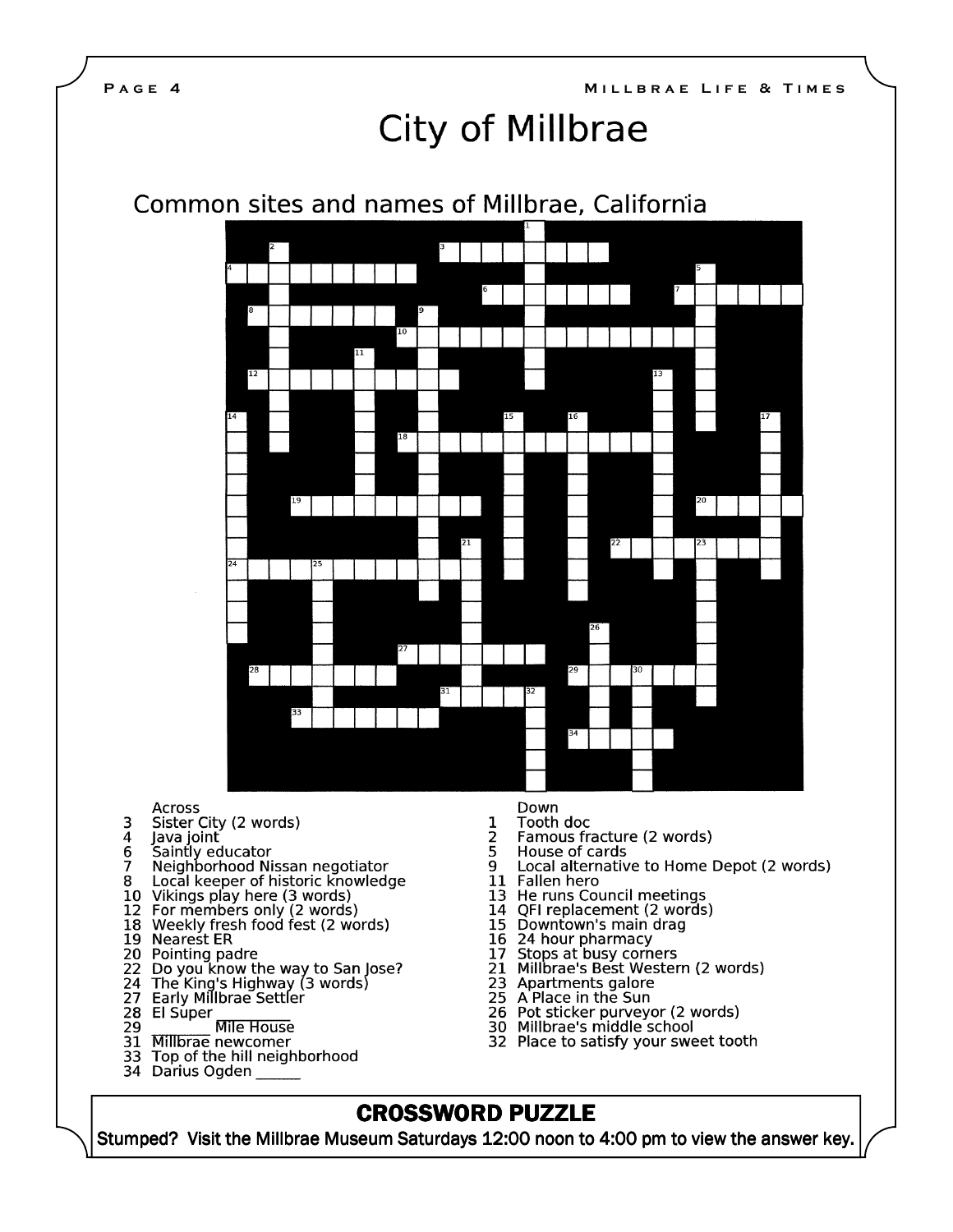M I LLBRAE LIFE & TIMES

### H I S T O R I C A L P E R S P E C T I V E : MILLBRAE LUMBER ( CONTINUED FROM PAGE 1)

purchased their shares. After several years, Ernest Garibaldi and Albert Guaspari, Jr. retired and sold their interests to Dan Thurstan. From then on the Millbrae Lumber Company was



operated by Silvio Massolo and Dan Thurstan. David Massolo became Manager of the firm and continues in that role today. Throughout the years, the employees have considered themselves as a working family. The rapport among the various owners, manager and workers has always been very harmonious.



lumber and supplies to the Millbrae Historical Society, Millbrae Train Depot Museum, Millbrae Lions Club, Millbrae Recreation Center, and many other Millbrae civic organizations.

Years ago the Millbrae Lumber Company had a "mascot" who lived on the back street of the yard. His name was **Andy Gari-**



baldi and he was so trusted that he was given a key to the back gate to open the gates for the

is part of the Millbrae Redevelopment Agency's "Site One", which includes the area from Millbrae Avenue to Victoria Avenue, between El Camino Real and the Millbrae BART Station. The Redevelopment Agency is seeking a private investor to transform the



area into a transit-oriented, mixed-use, multi-family residential and commercial zone that will tie the BART station more closely to downtown Millbrae. Details of the conceptual plans for the redevelopment area (including Site One) are available online at www.ci.millbrae.ca.us/ index.aspx?page=239. Right now, the project is on hold due to the poor condition of the real estate market, but changes are in-



The Millbrae Lumber Company has been managed over the years as a community-oriented firm. For twenty years, the company sponsored and supported a Millbrae Lions Little League baseball team and also the Old Man's Baseball League. The management has always been very generous with donations of trucks delivering lumber at ungodly hours. Andy was given the honorary title of the "Chairman of the Board". Always at the beck and call of the company, Andy was a loyal friend.

Millbrae Lumber may close its doors some time in the not too distant future. The lumber yard

evitable. In the mean time, take a moment to consider that even if Millbrae Lumber Company someday ceases to exist, it will continue to play a role as an important player in the historical development of the City of Millbrae.